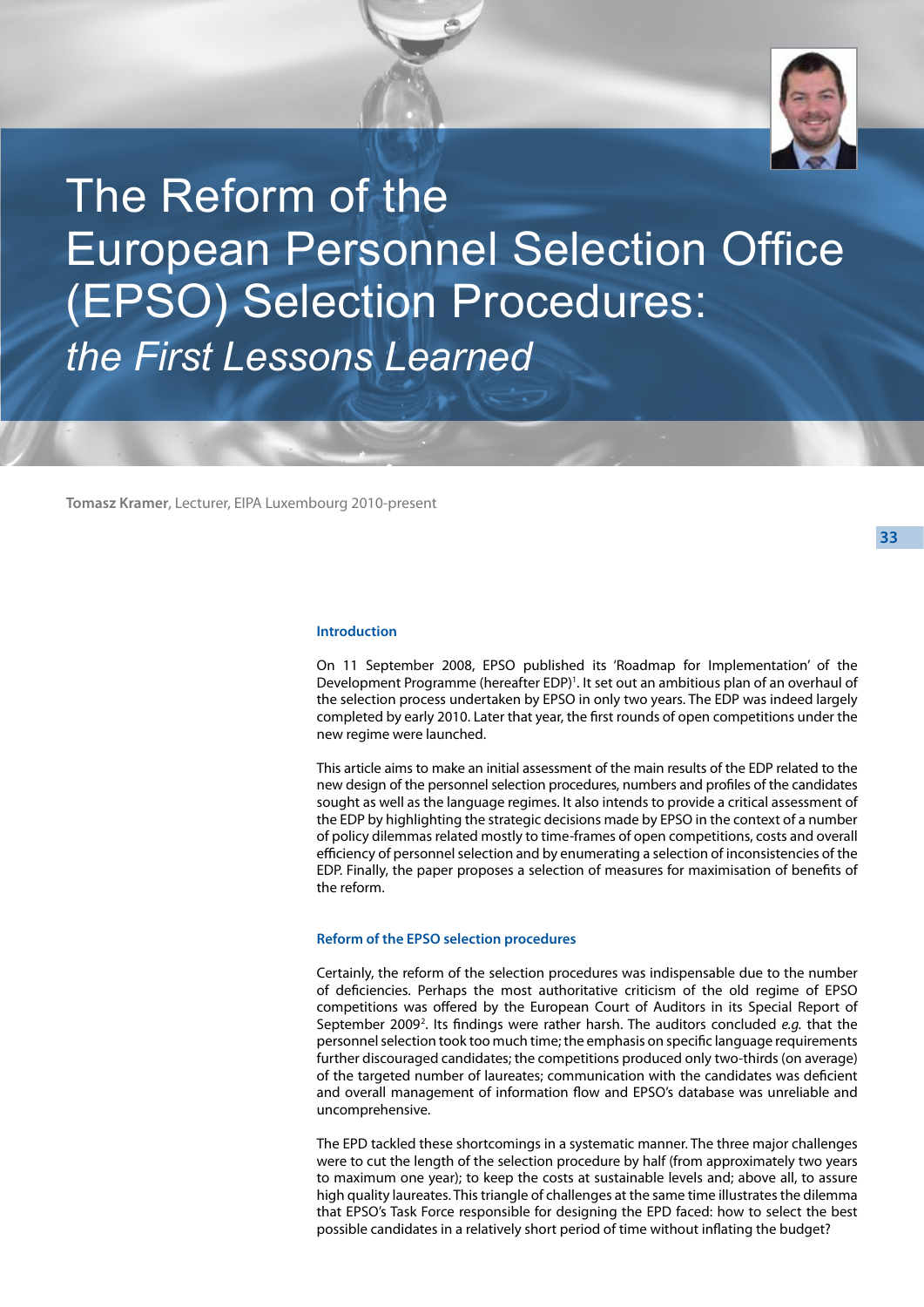# **Competency framework**

A milestone of the EPD consists of introduction of a competency framework based on the analysis of typical jobs performed by the officials. It comprises the following skills and competencies: analysis and problem solving, communicating, delivering quality and results, learning and development, prioritising and organising, resilience and working with others. A further competency specific to the administrator positions is leadership. The competency framework constitutes a basis for reforming of the selection methods. In theory, each candidate should be assessed with reference to each and every competency and not by a direct comparison to performance of other candidates. The outcome was the move from a knowledge to a competency-based assessment of candidates. This shift resulted in cancellation of the infamous 'EU knowledge test' at the first, pre-selection stage. The second stage of the competition has also been affected by this change. Under the past regime, the admission stage was divided into two exams, one written and the other oral (with an interval of approximately two months between the two).

The EPD, inspired by common best practices observed not only in the private sector but also in some national public administrations decided to integrate the admission phase into a one-day long Assessment Centre (AC). This selection method offers the employer a possibility to observe and grade candidates in situations typical to the work environment. EPSO-style AC is composed of four components: group exercise, case study, oral presentation and structured interview. Each of the exercises assesses four selected competencies and each competency is tested in two exercises. At the same time, it is worth noting that the case study is the only part of the whole selection process where the application of knowledge in a given field is assessed. The choice of an integrated AC replacing a two-stage admission phase prima facie allows reaching certain timeefficiency gains. It must be borne in mind however, that a whole day long AC is also quite time-consuming. Given that the number of professionalised EPSO assessors is limited, the ambitious time-frame of open competitions determines *de facto* the number of candidates who may be invited to the AC.





#### **The first competition launched under the new regime**

Before analysing the design of the reform it is worth taking notice of the very first open competition which has completed its cycle under the new rules. The notice of competition for AD5 general profiles<sup>3</sup> was published in mid-March 2010 and the reserve list of successful candidates in February 2011. Therefore, it can serve as an interesting case-study to highlight the main features of the new style of selection process run by EPSO. The said competition offered in total 323 positions dispatched over five general profiles. In total, 51,639 candidates applied. The most 'generalist' profile,that of European Public Administration, attracted almost 30,000 candidates, while 'Audit' profile reached less then 3,000. It must be noted however that over 14,000 candidates dropped from the competition before its first stage as 37,329 finally sat the CBT<sup>4</sup>.

After reform, the CBT it is composed of the verbal and numerical reasoning tests (used previously as well) and novel abstract reasoning and situational judgement tests. The three 'reasoning tests' were said to assess candidates' 'general aptitudes and competencies' and were eliminatory. By contrast, the situational judgement test was graded, but its results were not eliminative. Nevertheless, its results were indented to be used during a later stage of the selection procedure during the structured interview. In order to pass the test a candidate must score 50% of available points. In practice, only the top-tier candidates who mark correctly approximately 90% of questions are invited to the AC. In fact, 992 candidates were invited to the  $AC<sup>5</sup>$ . Such figure is a result of a simple yet informal rule: the number of the invitees should equal the number of positions available multiplied by three. In EPSO's opinion this equation strikes a balance between a sufficient pool of candidates to choose from, the tight time-frame and budgetary constrains.

The final result of the whole process is a selection of 308 successful candidates who are now placed on the reserved list and ready to be recruited by the EU institutions. Once more, the EPSO has not achieved to draw the planned number of laureates, but the result of over 95% is much better then the past average success rate indicated by the Court of Auditors.

A number of lessons can be drawn from the first year of the application by EPSO of the modernised selection processes. The last year competition for the AD5 profiles attracted a huge number of candidates. A number of arguments can be put forward to explain this.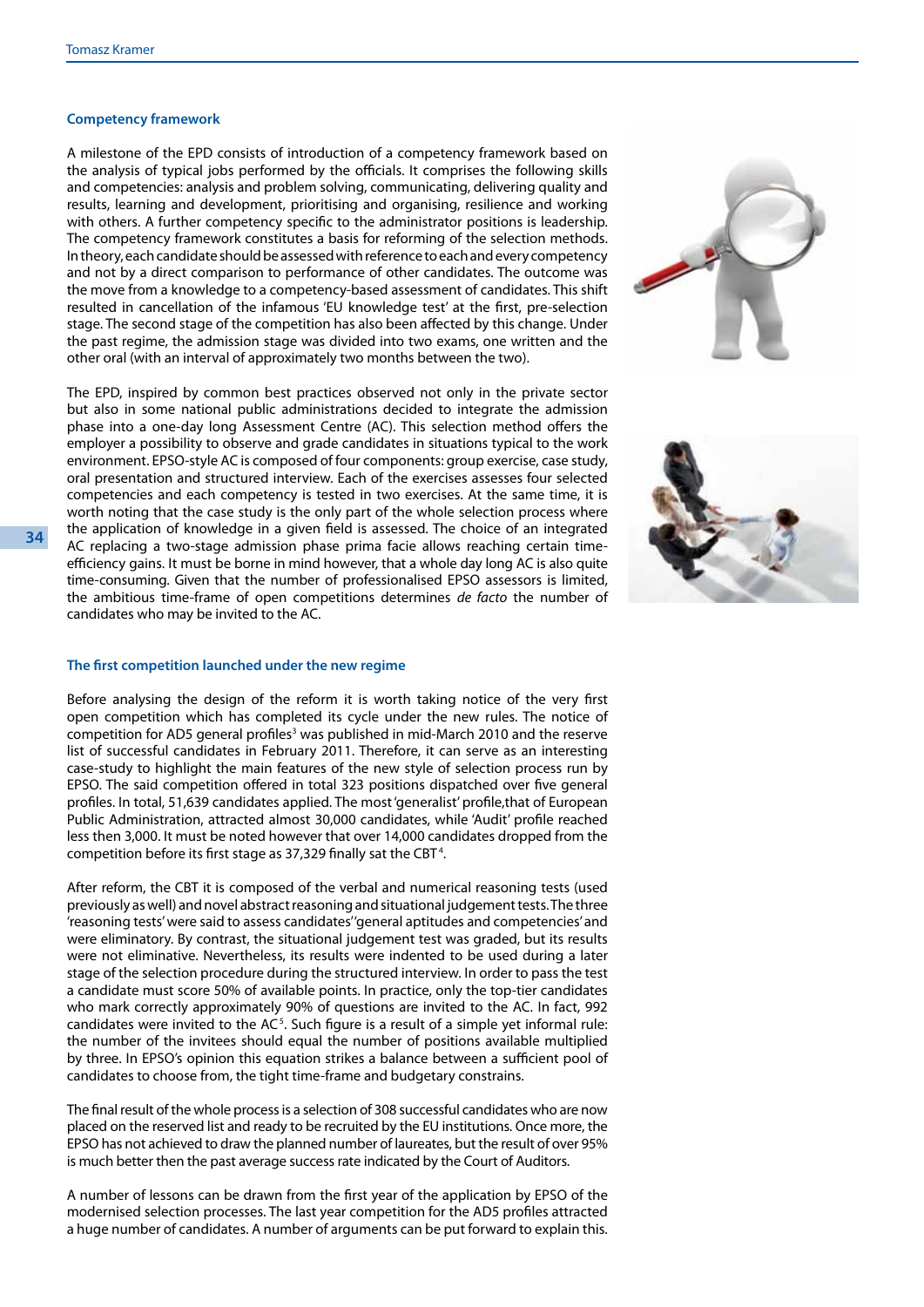This competition was opened for citizens of all Member States of the EU, the first after a long period when a special attention was given to the nationals of the 'EU 12'. Moreover, the new style of competitions (shorter; no EU knowledge test) proves to be appealing especially given the EPSO's marketing and PR campaign (including the revamped website, new logo, social networks accounts). Of course EPSO seeks to attract the largest possible base in their quest for talent. At the same time, the use of legitimate dissuasive measures, such as a self-assessment exercise that is designed to discourage poor candidates, was of limited effectiveness. This suggests that similar but more effective measures should be considered for the future.

## **The first lessons learned**

Another observation related to the number of candidates focuses on proportions between candidates assessed by the CBT and at the AC. According to the Court of Auditors report, competitions run before the reform, on average, of the candidates sitting the preselection tests, 28% progressed to the subsequent written test; 50% of those sitting the written tests proceeded to the oral test. Thus, over one-forth of candidates used to be subject of initial substantive assessment before (during the written test) while only 2.66% were given a chance to show their skills and competencies last year at the AC.

At this stage certain concerns regarding the consistency of the approach undertaken by EPSO need to be addressed. In fact, the eliminatory parts of the CBT (the reasoning tests) of the 2010 competition were described as measuring 'general aptitudes and competencies'. Thus, the CBT was not designed to measure candidates competencies enumerated in the competency framework. It is only the AC stage which is designed to address the said foundation of the EDP. One may legitimately assume that the CBT, while selecting intelligent, reasoned individuals, may allow to proceed to the AC candidates with horrible communications skills and poor active knowledge of a foreign language (both in writing and orally), unable to work in teams or to solve more complex cases by delivering high quality output. While this risk should be considered real, it is hoped that it does not materialised too often. One more inconsistency in the design of the EDP is the related to case study testing ( the ability to apply knowledge in a given field). While this skill should certainly be given its weight in the selection process, it does not feature in the EPSO's competency framework.

The continuation of the reform of EPSO's selection procedures brings one novelty in this respect. From 2011 onwards, the situational judgment test becomes eliminatory along with the reasoning tests<sup>6</sup>. This move could be praised as leading to a more widespread use of the competency framework provided that it is made clear what competencies listed in the framework are assessed by this test. Unfortunately, while a non-binding communication from EPSO 'New admission tests'<sup>7</sup> published in early 2010 indicated

The remedy [...] is to open competitions for general profiles on various levels (provided that they are indeed required) and more extensive use of specialised competitions.

five specific competencies, the Notice of Open Competitions published on 16 March 2011 still refers to 'general aptitudes and competencies'. Thus, it seems, there remains uncertainty about which competences shall be tested by the situational judgment test.

A separate bundle of concerns relates to the linguistic framework of the open competitions. The 2010 AD5 competition followed an old pattern that candidate must have a thorough knowledge of any

official language of the EU and have, as its second language, satisfactory knowledge of one of the three working languages: English, French or German (but other then the first language). The selection process was run almost exclusively in this second language. While this solution assured that candidates would be able to work in the EU institutions it has been criticised on at least two main grounds. First, that the tests are discriminatory as they are not available in all official languages of the EU. Second, that in some instances, the language rules could favor the native speakers of the working languages of the EU or, in other cases that they may render them ineligible. For instance, a German national who considers they have a thorough knowledge of English may decide to choose it as their main language; German being the second one. In this case, the German national would have an advantage of taking the tests and the AC in their mother tongue. However, an English national who has a satisfactory knowledge of Spanish would not be eligible in the first place even if ultimately, they could work in their mother tongue while still bringing